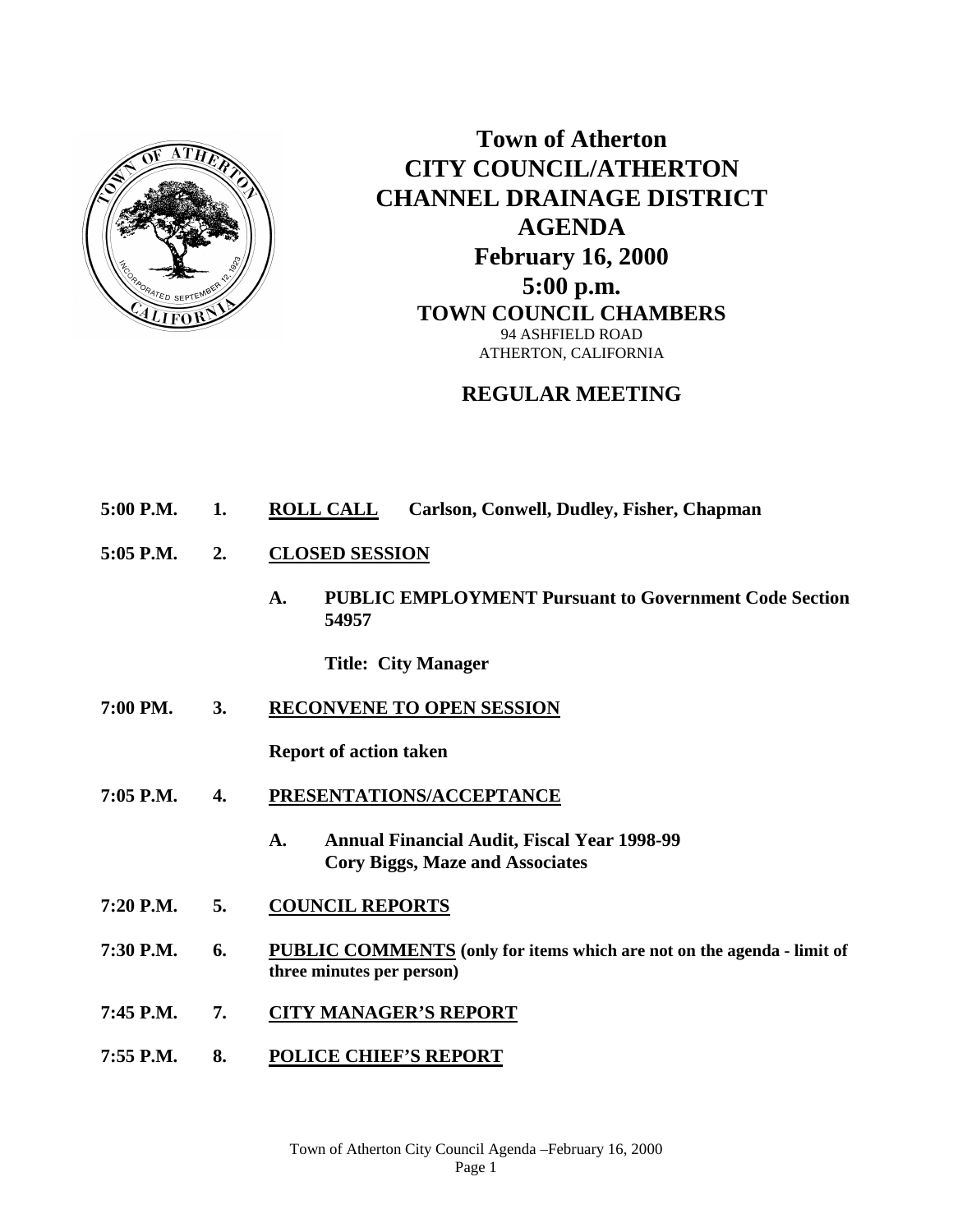- **8:00 P.M. 9. COMMUNITY ORGANIZATION ROUNDTABLE REPORT (Directed by Resolution No. 99-6)**
- **8:05 P.M. CONSENT CALENDAR (Items 10 through 14)**
	- **10. MINUTES OF REGULAR MEETING OF 01/19/00, AND SPECIAL MEETING OF 02/02/00**
	- **11. BILLS AND CLAIMS FOR JANUARY 13, 2000, THROUGH February 10, 2000, IN THE AMOUNT OF \$455,590.16**
	- **12. TREASURER'S INVESTMENT REPORT FOR QUARTER ENDING DECEMBER 31, 1999**
	- **13. APPROVAL OF PLANS AND SPECIFICATIONS FOR STREET AND STORM DRAIN IMPROVEMENT – WALSH ROAD AT ALAMEDA DE LAS PULGAS**
	- **14. RESOLUTION NO. 00-\_\_\_, A RESOLUTION OF THE CITY COUNCIL OF THE TOWN OF ATHERTON APPROVING THE DESIGNATION OF APPLICANT'S AGENT RESOLUTION FOR THE OFFICE OF EMERGENCY SERVICES**
- **8:10 P.M. 15. PUBLIC HEARING – FIRST READING AND INTRODUCTION OF ORDINANCE NO.\_\_\_\_\_, AN ORDINANCE OF THE TOWN OF ATHERTON AMENDING ATHERTON MUNICIPAL CODE CHAPTERS 17.20 AND 17.08 REGARDING DEFINITION OF BUILDING HEIGHT AND SIDEWALLS**

**Recommendation: Open public hearing; hear testimony; close public hearing; introduce Ordinance No.\_\_\_\_\_\_\_, amending Atherton Municipal Code Chapters 17.20 and 17.08, and waive further reading.**

**REGULAR AGENDA (Items 16 through 18)**

## **8:25 P.M. 16. DISCUSSION AND POSSIBLE ACTION – TERM LIMITS FOR THE OFFICE OF MAYOR**

**Recommendation: Authorize staff to prepare a resolution limiting a Councilmember from holding the position of Mayor for more than one (1) consecutive term.**